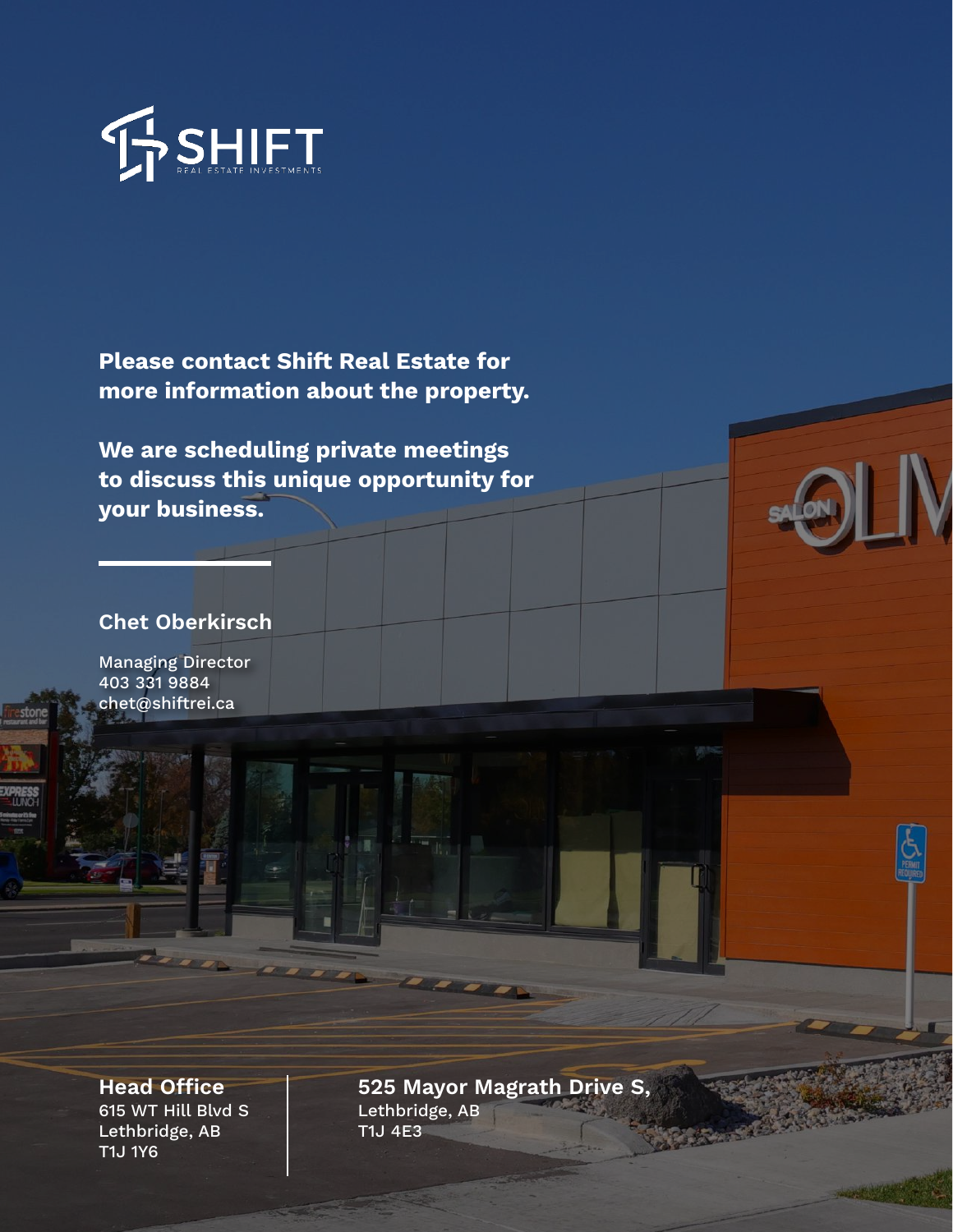

# HIGH TRAFFIC FRONTAGE 1,200 sf of Retail Space for Lease

525 Mayor Magrath Drive S, Lethbridge, Alberta

#### Chet Oberkirsch

INE

Managing Director 403 331 9884 chet@shiftrei.ca shiftrei.ca shiftrei.ca shiftrei.ca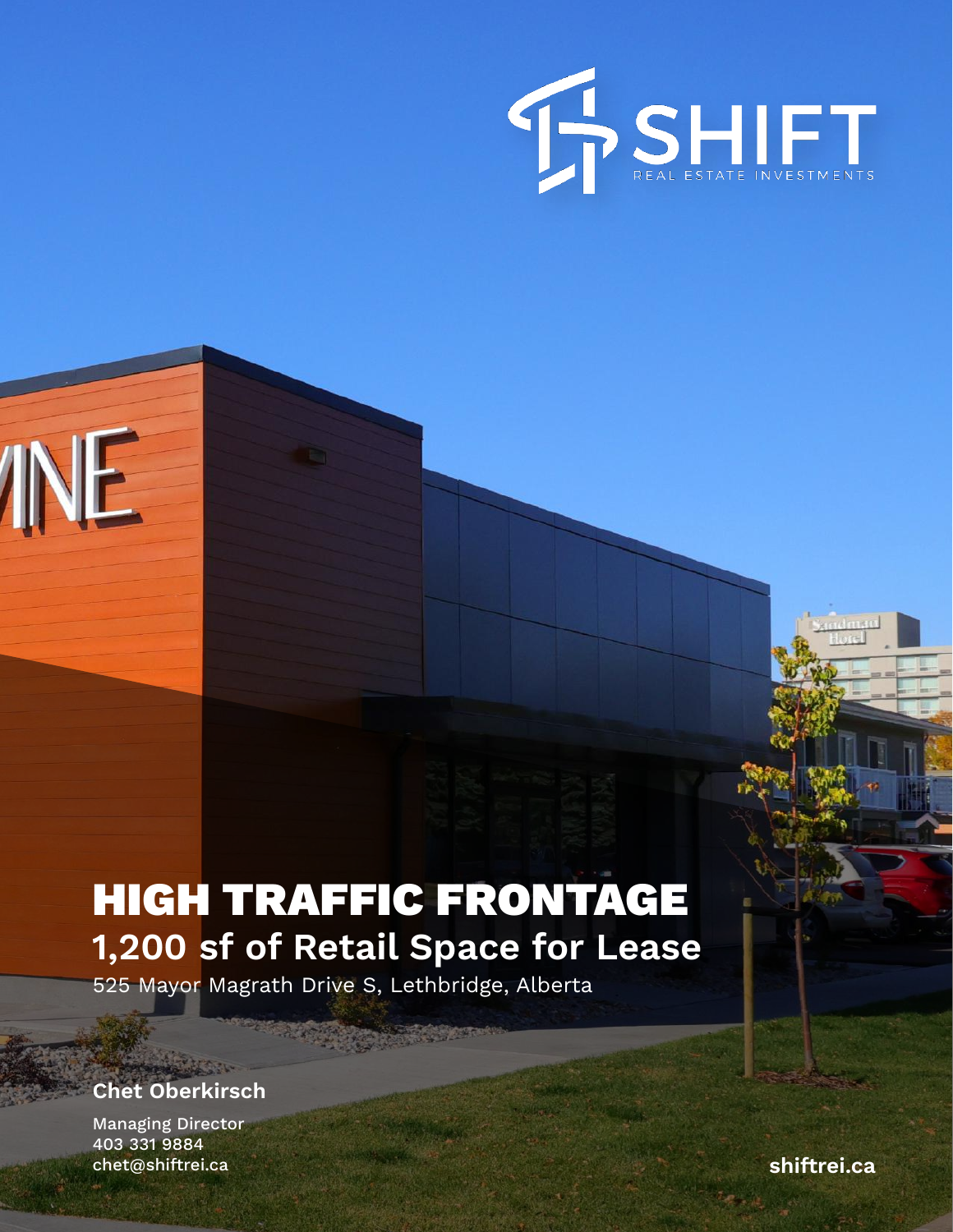## PROPERTY HIGHLIGHTS

Year Built 2021

Legal Descrption Plan: 8593G8; Block: 8

Zoning Highway Commercial (C-H)

Space  $1,200$  sf

Pricing \$30 psf

Additional Rent

\$8 psf

Possession Available August 2021

#### Parking

8 private parking stalls & street side parking

#### **Signage**

Prominent building signage Stand alone sign available

## PROPERTY INFORMATION

#### 1,200 to 2,600 Sq. Ft. of CRU Space

New CRU space surrounded by a mix of retail tenants and adjacent to residential neighborhoods. Excellent exposure along Mayor Magrath Drive S which is Lethbridge's busiest corridor (32,600 VPD+).

Targeting food use, health & wellness, financial, medical, professional and retail.

Easily accessible from downtown, Highway #3 and all areas of Lethbridge. This development is easily accessible by vehicle, bike and foot traffic.

Private parking and unmetered street parking

Street appeal

Quality neighbouring tenants Firestone Restaurant & Bar, ATB Financial, Pizza 73, Family Pet Hospital, Coast Hotel & Resorts, Campbell Clinic, 7-Eleven, Henderson Pool and Spitz Stadium.

#### **Demographics**

Population of 100,000 people.

Median family income of \$90,570.

A population of over 340,000 in the Lethbridge Trade Area.

Steady population growth of 1.7% expected.

32,600 visitors per day **Traffic**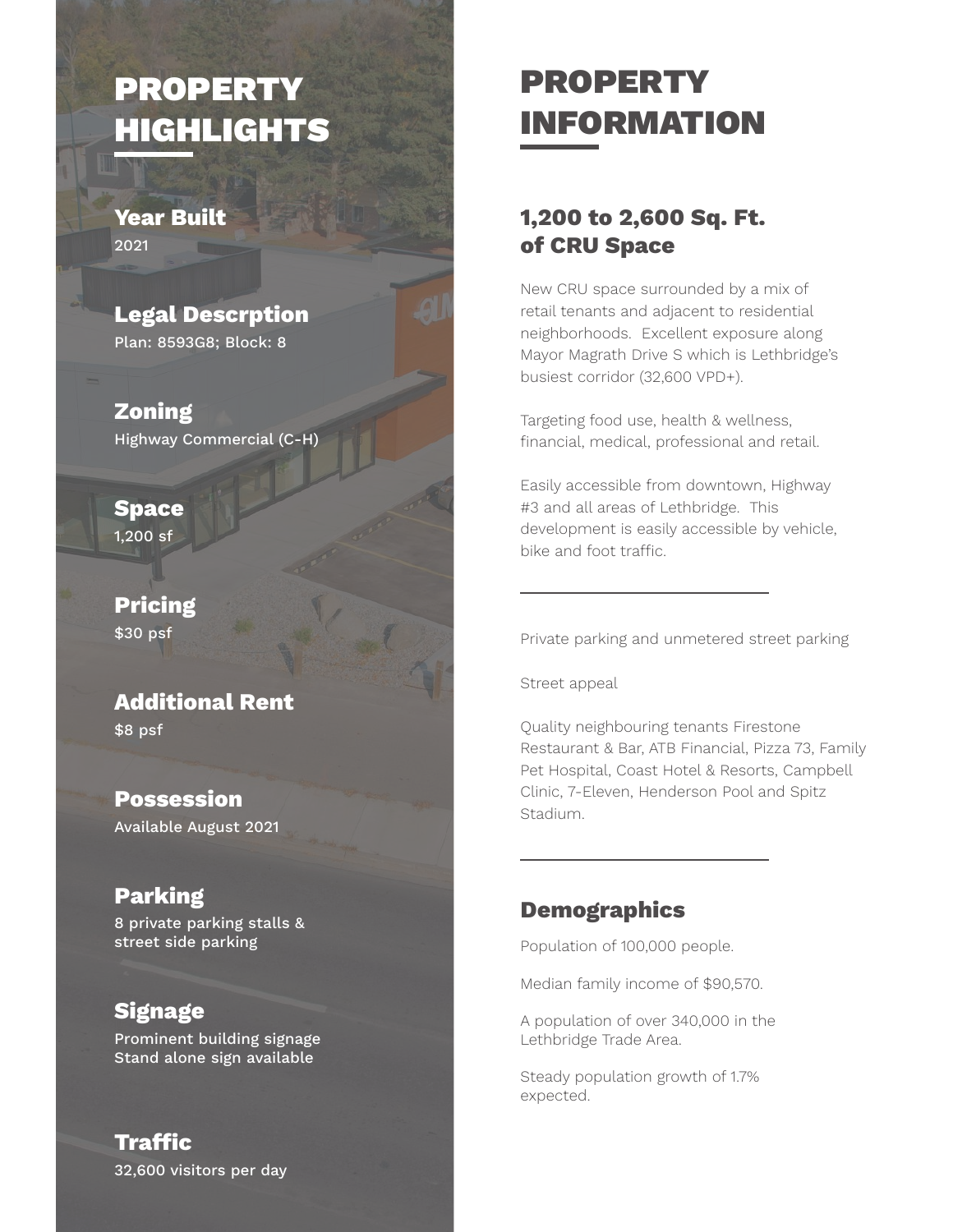## **GALLERY**



## POSSIBLE USES













Financial Retail General Office Food & Drink Medical Wellness

## SITE PLAN

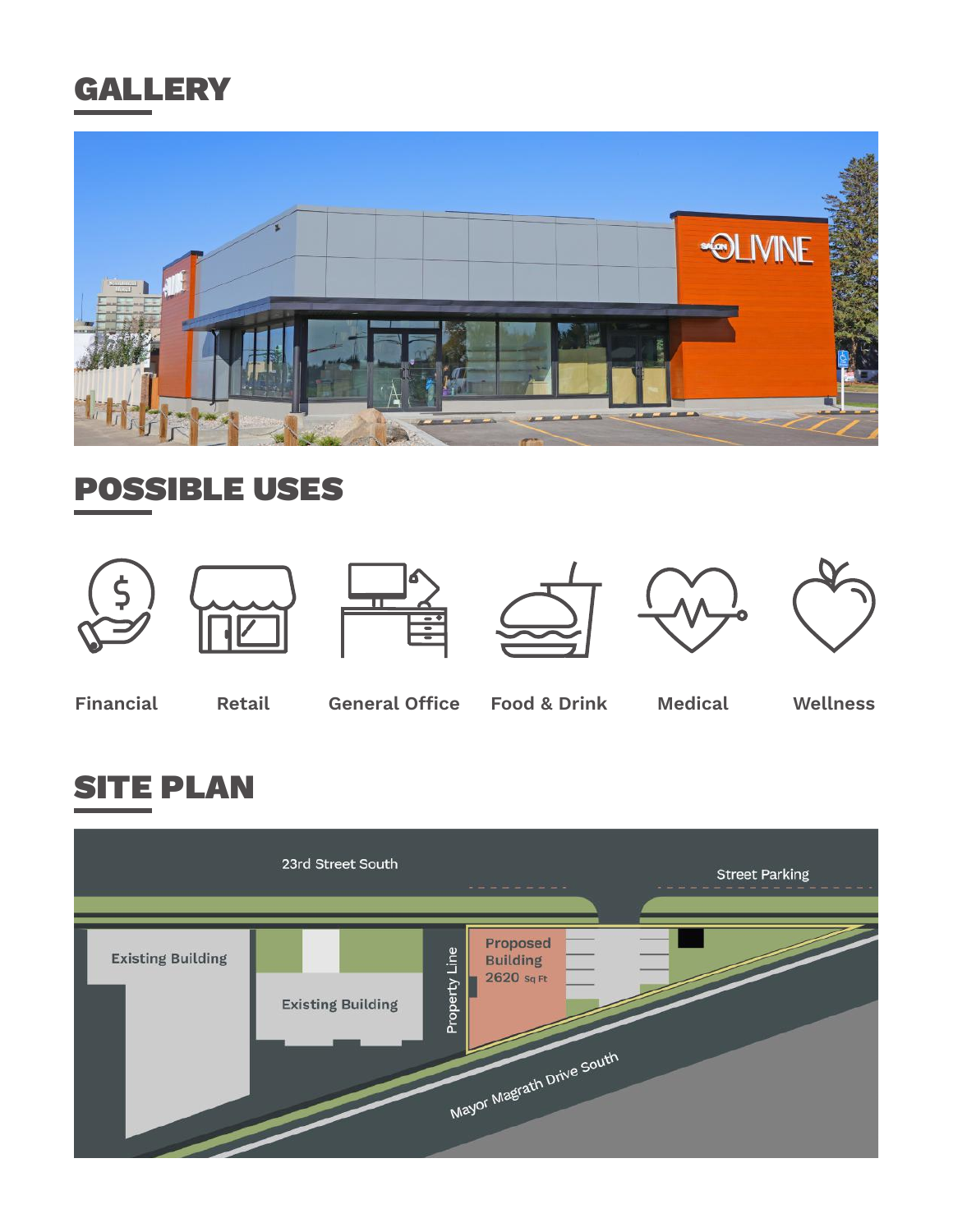### BLUEPRINTS



**FLOOR PLAN** 

The information contained herein was obtained from sources which we deem reliable and, while thought to be correct,is not guaranteed or warranted by Shift Real Estate. nor can it form any part of any future contract.